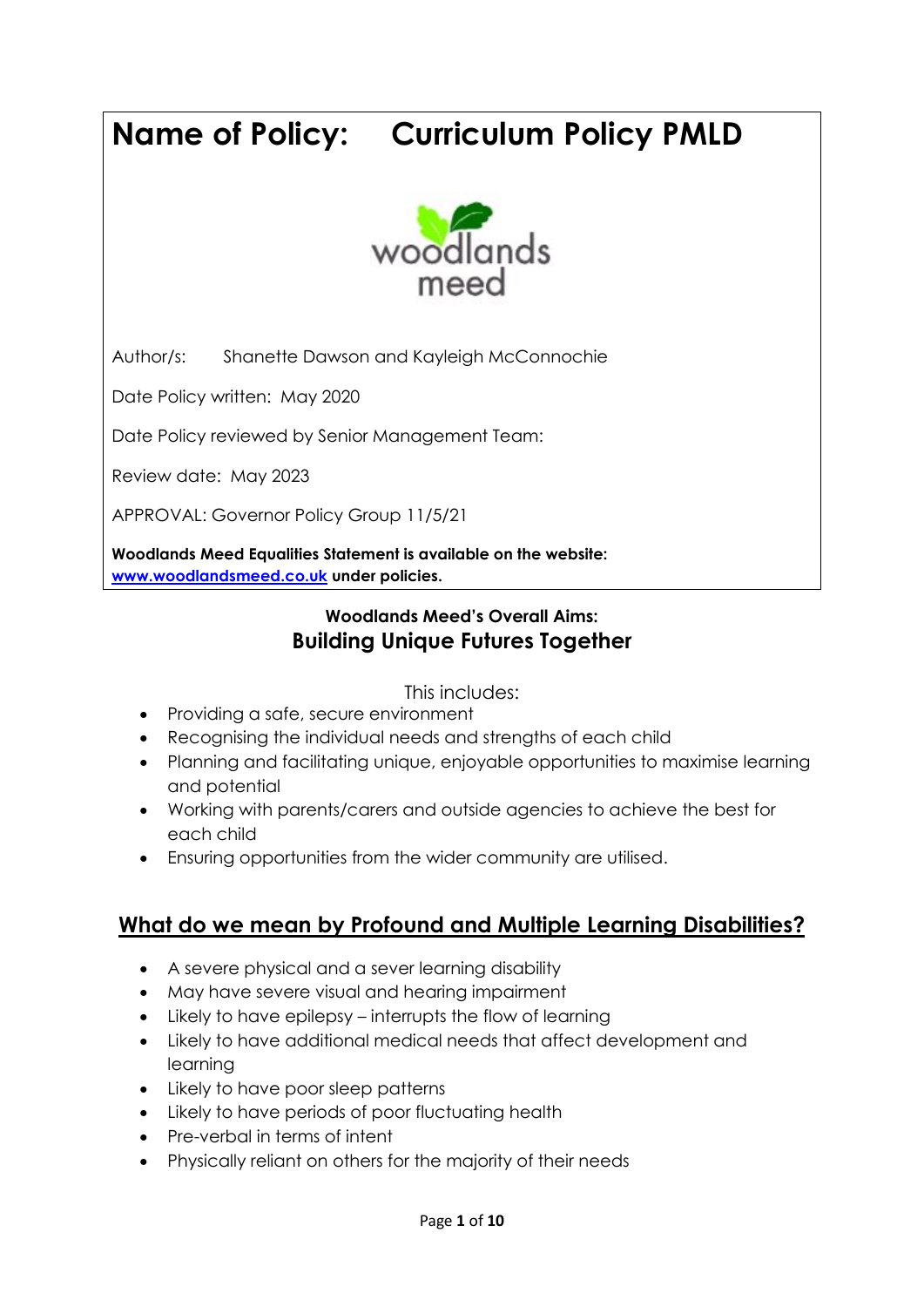# **PMLD Ethos – c.a.r.e**

- Everything we do should start with the needs of the learner, a thorough knowledge of them and a determination to meet their learning needs in the most meaningful way.
- We believe that a learner's needs should be viewed holistically, so all areas of need are considered and valued, their social and emotional well-being is vital and requires them to be considered within the context of their family/home setting as well as how they present within the school context.
- We will respect and work positively and respectfully with the combination of the learner's chronological age and developmental stage.
- We will respect our pupils/young people as learners and give time for them to respond, react and initiate.
- We believe learners need to feel safe and secure in all environments and seek to establish a sense of security for all learners.
- We believe that all adults who work, study or visit our school need to respect the learners as individuals, understand and seek to get to know them as a person, care for and develop them as an individual and be responsive to their needs.
- We believe that every learner should be; **C**elebrated, **A**ppreciated, **R**espected and **E**ncouraged.

# **Managing Complex Needs**

All of our learners have some level of physical disability and associated learning, sensory or other medical related difficulties resulting in complex needs. This means we need to have a range of procedures in place to ensure leaners' individual needs are identified and met to guarantee maximum access to the curriculum and learning opportunities.

Individual Health Care Plans will be written by the class team in conjunction with the parents and Specialist School Nurses which will highlight the child's needs, the training and the ongoing support required to ensure a safe and full school life in a holistic way. In addition to medical needs, plans will also take into account any known long term pain issues and muscular-skeletal discomforts (alongside a treatment plan) and may also require input from specialised therapists (e.g. SALT, Physiotherapy or OT).

The Specialist School Nurses will ensure that appropriate and individualised training for specific health needs are provided to class staff; ensuring adequate and safe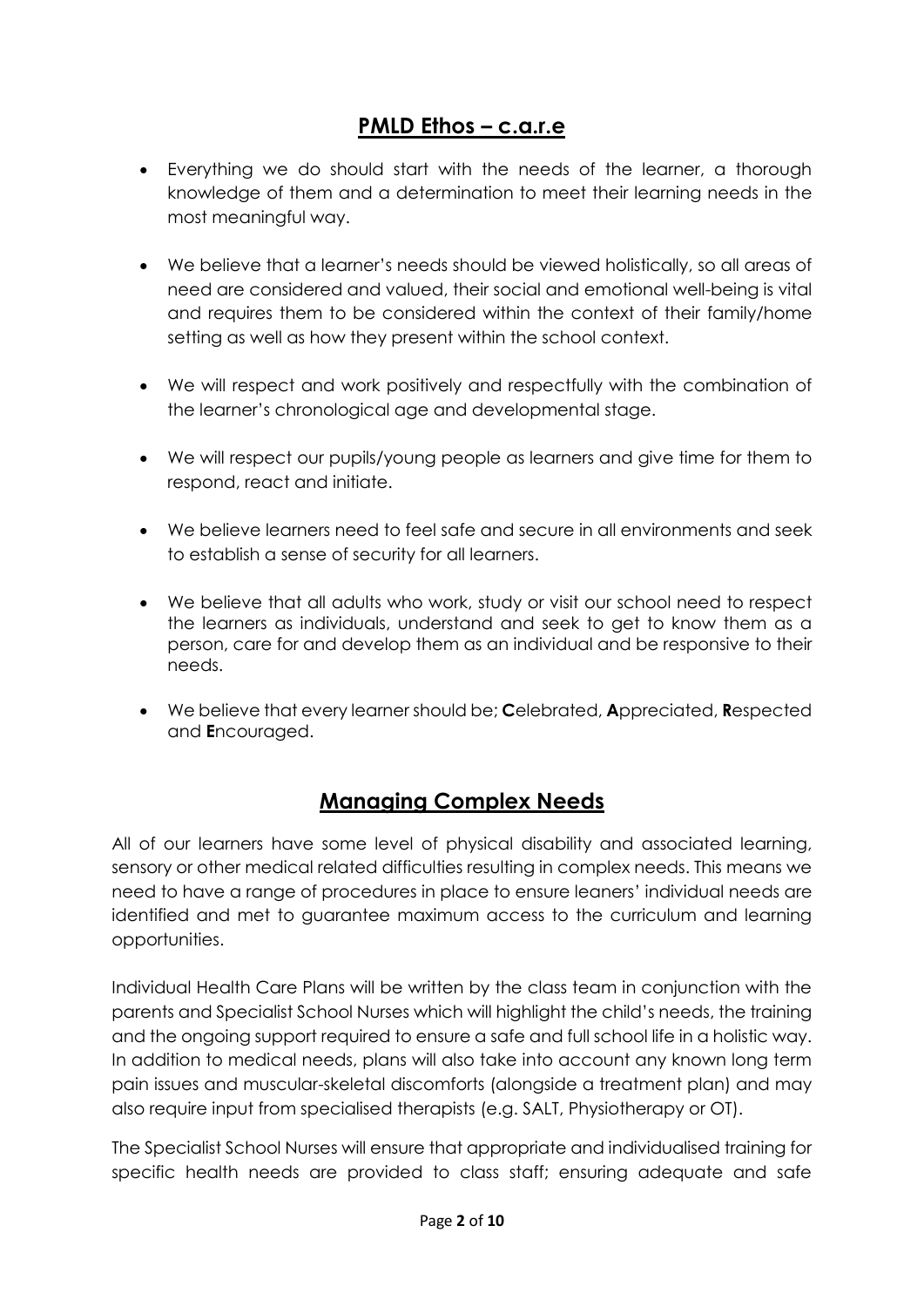provision throughout the year. The support required from the nursing team will vary from learner to learner and may change at any time (and may include direct pupil support when required).

# **Teaching and Learning**

# **Organisation of the school day**

Through extensive research, we know that learners with PMLD learn best through routine; we therefore provide a daily plan with consistent routines within a responsive environment. We also know that the needs of the learners, as assessed through ImPACTS, can be achieved through daily routines. The timetables used by PMLD classes reflect the routine, individual and group requirements of the class. The timetable format shows how some learning opportunities, provided through routines, appear throughout the school day. Appendix 1 shows an example of a PMLD daily class timetable.

The remainder of the timetable reflects the planning expectations and activities set within the **Curriculum section of this policy**.

## **Preparation for Learning**

The significant physical needs, of all our learners, mean that positioning and the use of orthotics is a significant part of their day. The choice of position that meets physical need and allows for learning opportunities is fundamental to effective teaching and learning. For some learner's the choice of position may not be functional to acting on the environment but fundamental to their physical well-being. At such times a learner may appear to be unoccupied but may actually, physically be highly challenged to sustain the position.

Schemes of Work have been written and are personalised to cover all aspects of a learner's day. All of these have been cross referenced to the ImPACTS Key Skill areas and Engagement model to ensure they provide learning opportunities across all strands and curriculum areas.

## **Support Staff**

People are our most valuable resource in school and are still the most responsive resource we have available.

At times support staff will be required to work with an individual or small groups following teacher designed activities and daily routines that provide learning opportunities. All staff are required to contribute to learner records, recording both general observations and against targets set by the teacher. These are regularly read and monitored by the class teacher.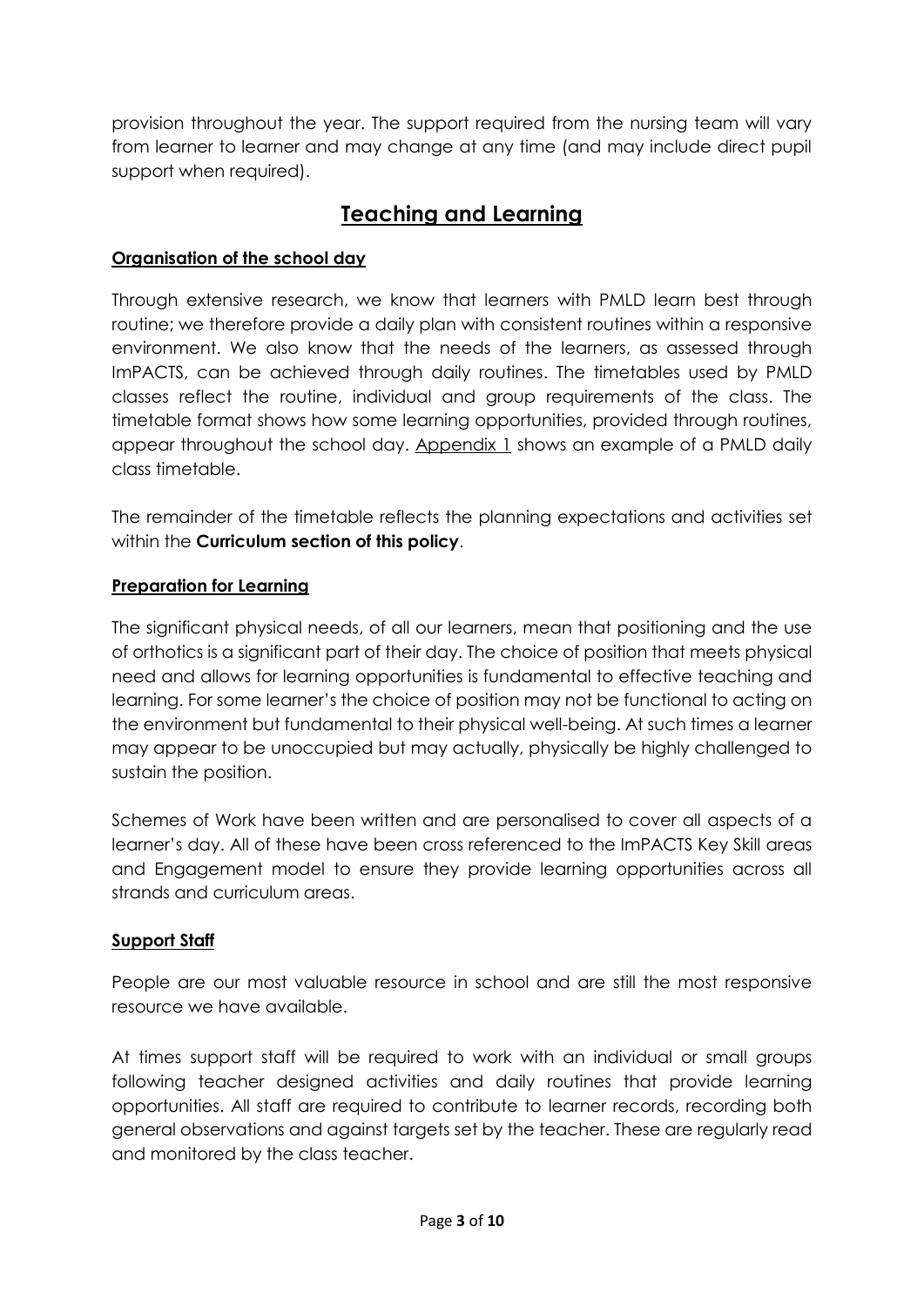Support staff attend regular class meetings where they are actively encouraged to be involved in contributing to discussions an all aspects of the learner's learning and sharing their views on how effectively the class is achieving its aims. Some of the more experienced staff may also be acting as a key person to one or more learners and maintain aspects of the learner's ImPACTS assessment and be actively involved in target setting based on these assessments.

### **Multi-Disciplinary Working**

Woodlands Meed works very effectively with on site and visiting professionals, for example- in Annual Review meetings, medical meetings/clinics, social care meetings or any emergency meetings; the school hosts Multi-disciplinary meetings for each learner as required.

Primarily, therapy and education staff attend these meetings to agree the priorities for learners and plan actions required to ensure all needs are met and by whom. The use of ImPACTS as a shared assessment tool supports and enhances multi- disciplinary working as shared target setting can be achieved and priorities clearly identified.

#### **Inclusion**

Woodlands Meed school promotes inclusion and will take all reasonable steps to ensure that children/young people are not discriminated against or treated less favourably than other learners. The school will work in partnership with the family and other agencies in the best interests of the learner and to maximise educational opportunity.

Learners with PMLD at Woodlands Meed will be included in all school activities, for example, Christmas plays, assemblies and sports days and every effort will be made for the pupils with PMLD to mix with other students at appropriate times within the school day/week.

PMLD Learners can access all specialist rooms, outside areas and classrooms within Woodlands Meed. This also includes being able to access the minibuses to have trips off site and accessible equipment. PMLD students will be given the opportunity to have their thoughts and ideas listened to by staff and the student council with regards to future ideas and plans at Woodlands Meed.

# **The PMLD Curriculum**

#### **AIMS**

- 1. To provide an effective learning environment where, through assessment, a detailed and shared understanding of a learner's needs is known by all the professionals from an education and therapy setting.
- 2. To provide a consistently responsive environment within which every learner's ability to communicate is respected, responded to and developed.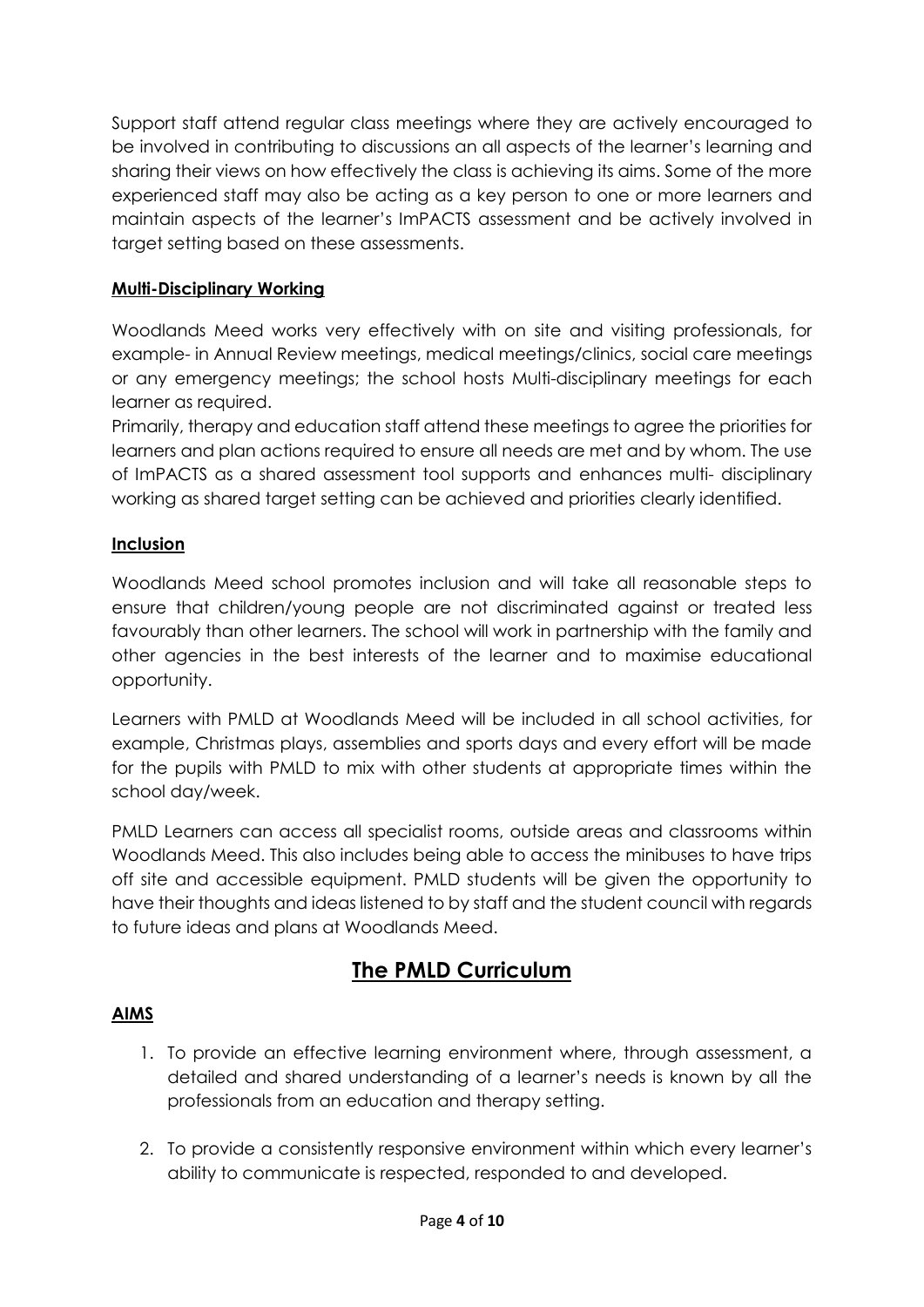3. To provide throughout the day a range of consistent routines and meaningful opportunities that allow learners to develop intentionality and exercise control of their learning environment.

The PMLD curriculum at woodlands Meed school makes use of the **ImPACTS curriculum** with support of the **Engagement Model** outlined by the DfE. Please see the attached appendix to view the link between the two frameworks and areas of learning. (Appendix 2)

#### ImPACTS Key Skill Approach

The ImPACTS Key Skills have been developed by the Rosewood Free School in Southampton, England. This frameworks aims to ensure the learner and their needs are at the centre of the assessment and planning process.

ImPACTS: I ndividualised m P rofile A ssessment C urriculum T arget S etting

The system is an assessment model that leads directly into a curriculum and provides target setting information to improve personalised learning.

#### Key Skill Areas

There are 5 key skill areas within our ImPACTS approach. These include:

- Communication and Interaction
- Cognition and Learning
- E.C.T Environmental Technology
- Physical
	- 1- Fine motor
	- 2- Gross motor
- -PSEWB Personal Emotional and Social Wellbeing
	- 1) Towards self-Help
	- 2) Towards Self-Advocacy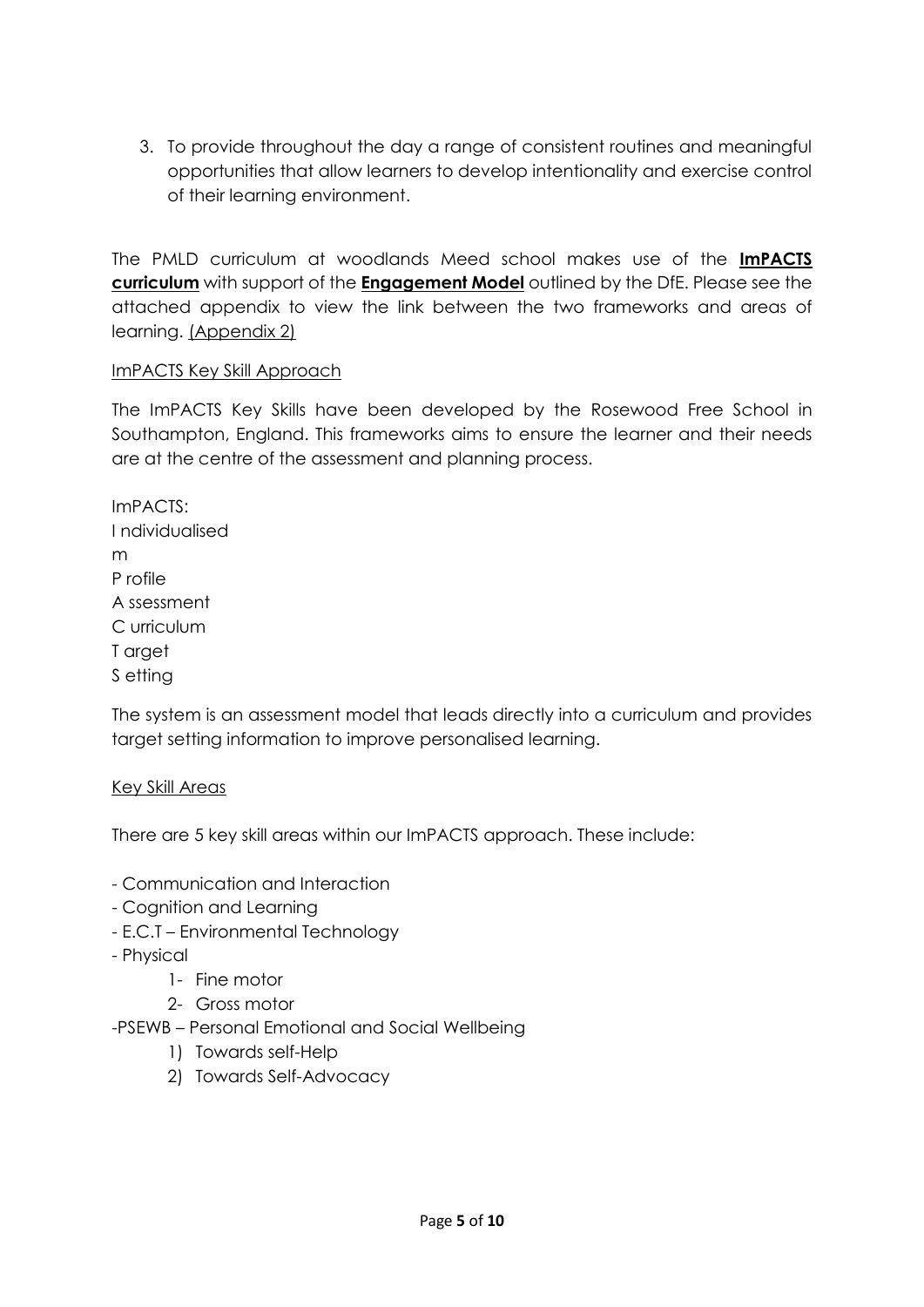# **How to use ImPACTS: (Interpreted from the Rosewood Free School Curriculum Policy)**

#### Assessment Questions

Each Assessment is divided into strands and developmental levels; the strands are areas of learning e.g. Use of hands in the Communication ImPACTS and three main developmental stages of Pre- Intentional, Intentional and Formal. By answering the questions the results of data entered will be tallied and then marked onto the learners individual Profile. The scoring requires two out of three questions to be ticked in order for a strand box to be etched. Appendix 3 shows an example of a strand box.

The class team will look through the questions and tick if the learner can demonstrate that skill; on a first assessment a learner may be above the developmental level of some of the earlier questions but also tick to give a meaningful tally at the end. If during the assessment the team cannot answer with certainty, it is recommended they set up activities in that area to find out; by looking at the curriculum suggestions for that strand stage, ideas and resources are provided that may support the completion of the assessment. It is recommended that the Assessment is completed annually as part of end of year data collection and prior to the Annual Review.

#### The Individual Profile

Following the completion of each assessment the scores for each section are translated onto the profile. If a learner achieves 2 out of 3 ticks for a section the box is then completed. The results are then visually collated on the profile and offer professionals an overview of strengths and development points and if any progress has been achieved. The numbers of ticks are also tallied and form part of the data collection for individual. If a learner has already achieved a skill and is developmentally beyond the statement they would also be awarded a tick.

Once an assessment is finished the Profile will indicate areas of strength and weaknesses. The Profile will also indicate if the learning pattern is in line with expected developmental progress or are there areas of individual learning. It is recommended that class teachers should consider the range of curriculum targets suggested for the last etched box before looking to move onto a box with one or no ticks. This ensures that learning is kept within the learner's zone of proximal learning and allows for success. The curriculum targets are developmentally sequenced but we recognise that individual progress may be even finer and we offer suggestions rather than prescribed target options. It is recommended that once an assessment has been completed staff etch the boxes in a different colour and date these so progress over time can be visually recorded and any regression may also be clear.

## The Curriculum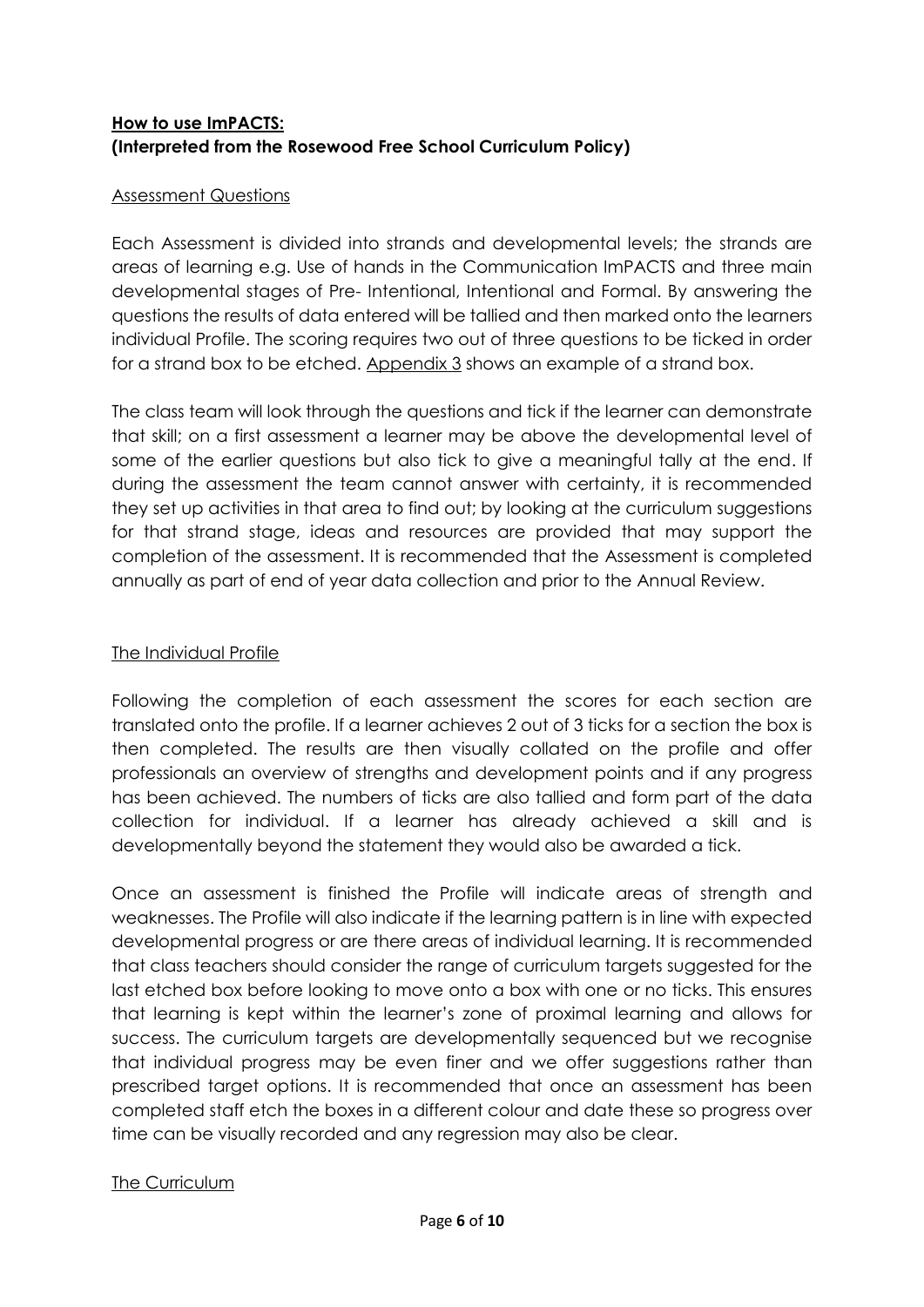Once the profile has been completed staff can now look at the curriculum for suggested objectives, activities and resources for a learner at the assessed developmental level. The curriculum targets are developmentally sequenced but we recognise that individual progress may be even finer and we offer suggestions rather than prescribed target options. We use the objectives to set Annual Review targets as well as to inform individual and group schemes of work. It is not necessary or practical to set a target for every strand assessed and we recommend professional debate as to the priorities for a learner.

#### Target Setting

Once targets are set from the Curriculum, they form the personalised learning programme for the learner. The activities planned to achieve these should take account of the preferences, motivators and interests of the learner and be respectful of their chronological age.

At the end of a term or year as appropriate, staff tally for each Key Skill the Individual learners strand and Key Skill score. These are then added into a data base and progress can be demonstrated (and in some cases regression).

The system allows for overall monitoring and highlights Key Skills, strands and developmental stages that need to be prioritised and targeted for further improvement.

We are then able to use the data collected from the ImPACTS Communication Key Skill – Interaction strand to see if we has impacted directly on the learners and were able to measure outcomes. Class teachers will collate a wider picture on rates of progress across abilities and ages and eventually move to comparative and data analysis. An example of an Individual scoring sheet and analysis data sheet is available in Appendix 4

#### **The Engagement Model**

#### The 5 areas of engagement

The model breaks engagement into 5 areas, which are interrelated. They are not hierarchical, and there is no expectation that pupils need to demonstrate progress in all 5 areas. In summary, the 5 areas are:

- **Exploration** whether a pupil can build on their initial reaction to a new stimulus or activity (e.g. they display more than an involuntary or startled reaction, and may notice it or reach out to it)
- **Realisation** how a pupil interacts with a new stimulus or activity or discovers a new aspect of familiar ones (e.g. they display behaviours that show they want more control)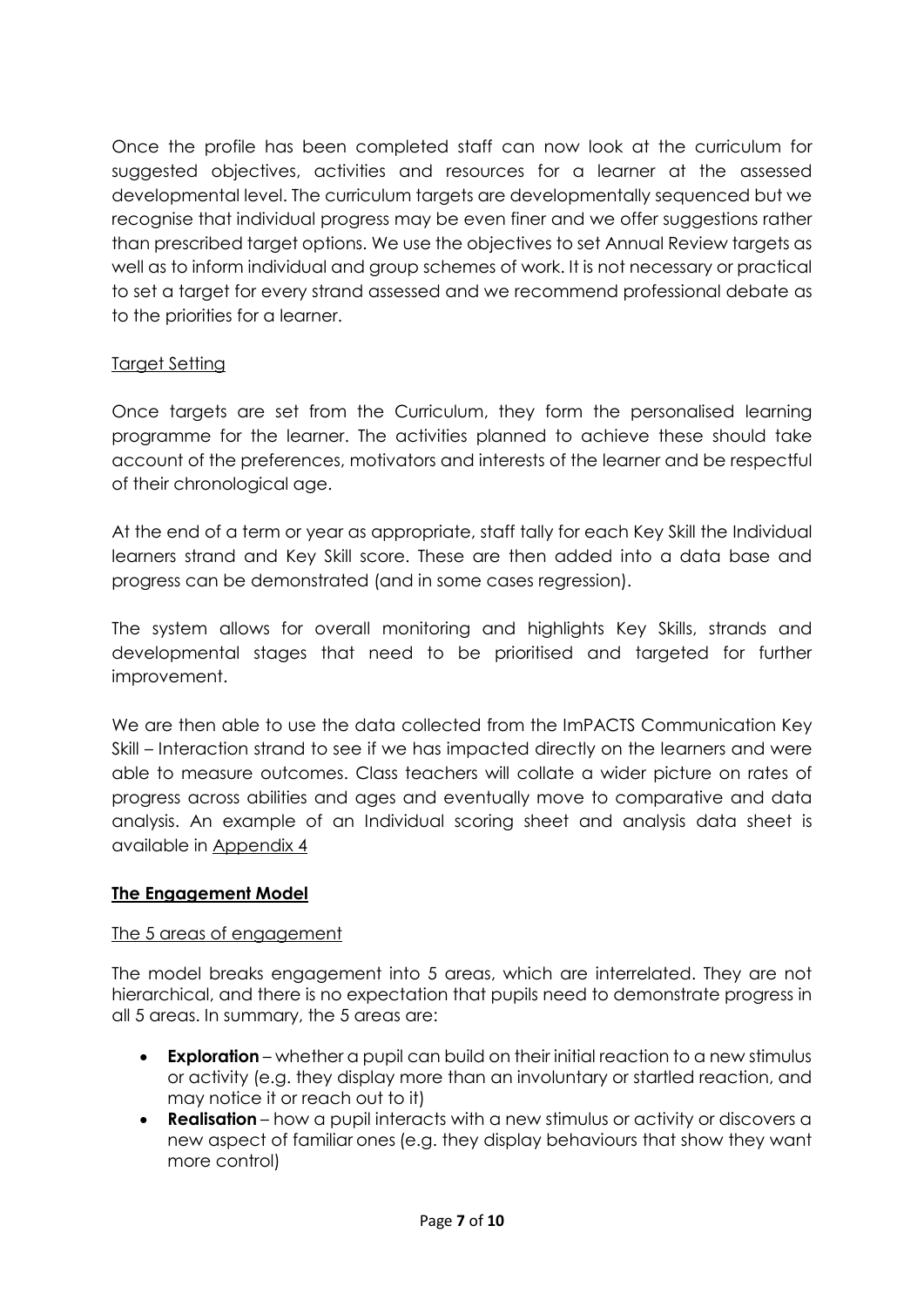- **Anticipation** how a pupil predicts, expects or associates a stimulus or activity with an event (e.g. they anticipate a familiar activity is about to start or finish by interpreting cues or prompts)
- **Persistence** whether a pupil can sustain their attention in a stimulus or activity for long enough that they can actively try to find out more and interact with it
- **Initiation** how much a pupil investigates a stimulus or activity in order to bring about a desired outcome, acting spontaneously and independently without waiting for direction

## **How the engagement model should be implemented and the link with ImPACTS**

A profile for each learner will be formulated. This will aid the teacher in acknowledging the best possible way that the learner will engage in the classroom and school setting. (The template for this profile can be found in appendix 5.)

ImPACTS targets and evidence shall continue as outlined on pages 6 and 7 of this policy; however, this is supplemented with observations throughout the term to show the child's progress in relation to the five areas of engagement.

Observations will not be expected using the engagement model on every ImPACTS target. It should however inform teachers on a general teaching overview, rather than the specifics of each and every ImPACTS target. Unless there was an area of learning that the child was really struggling to engage with, at which point you'd really hone in on what works and what does not work, using the Engagement model.

These observations should be conducted at regular intervals throughout the school term. Enough to enable gathering of evidence to show progress. AN example of the Observation slip can be found in appendix 6.

## **Data collection and progress analysis**

Data collection and progress analysis is purely for the schools and teachers own purpose to identify the learners level of engagement. This information will not be sent to the DFE as outlined in 'The Engagement Model guidance manual'.

Data collection will consist of looking at the observation slips and counting how many times an area of engagement has been attained that term. This will help in focusing on the area where there is least amount of progress.

Added onto the individual scoring sheet, will be five columns representing each area of engagement. This format will allow for all data to be obtained easily on one excel document for all learners. Please see Appendix…. For an example of this.

# **Planning**

Planning is carried out in three stages:

- 1. Long Term Planning
- Identifies the main themes to be covered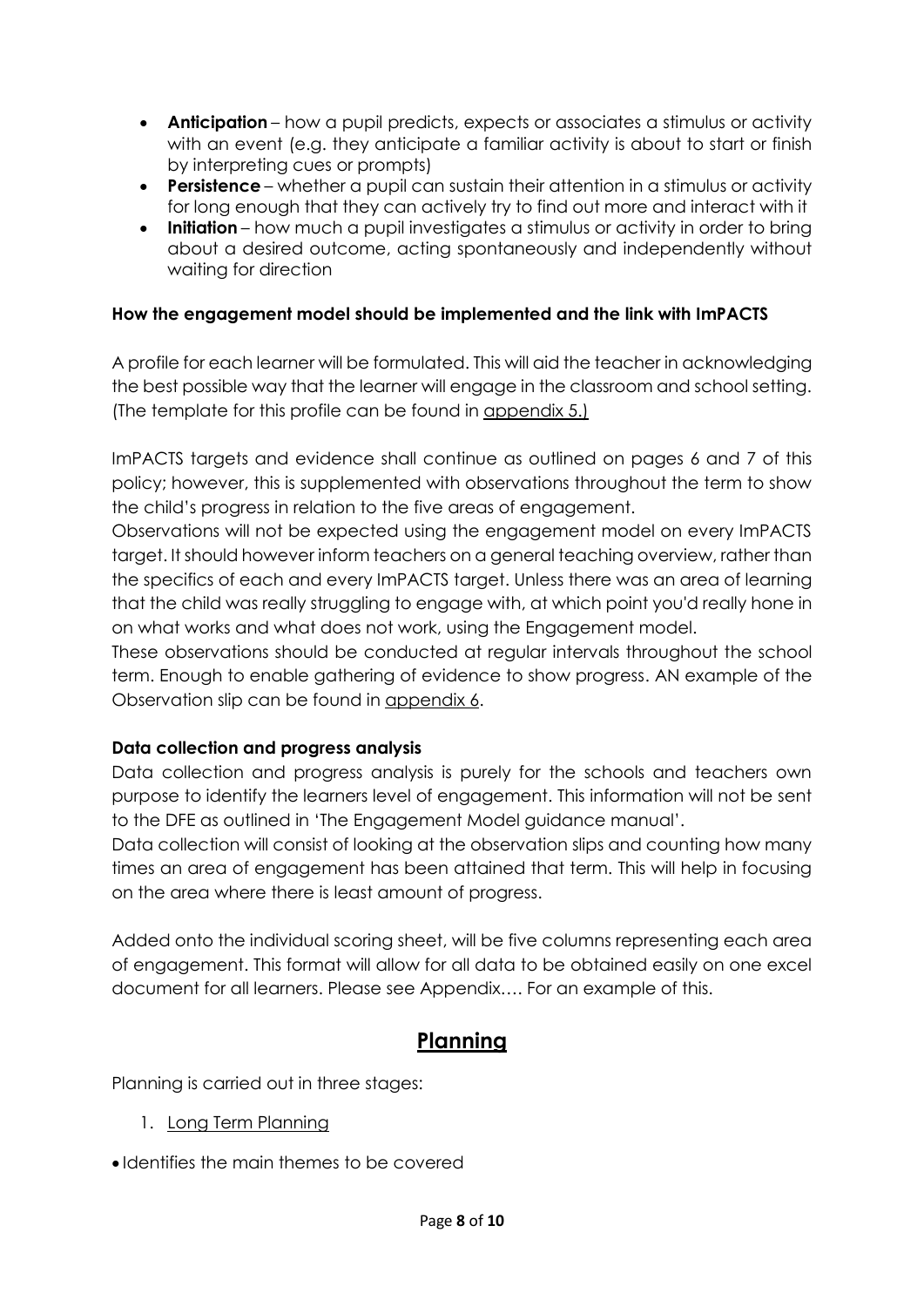- Offers a termly overview of topics
- Ensures continuity and progression

To view the Long Term Plan, please see Appendix 7

# 2. Medium Term Planning

The topics that are outlined in the Long Term Plan will run over a 2 week cycle to follow the 5 areas of engagement outlined in the 'Engagement Model'. The first week will focus more on exploration, persistence and initiation. The 2nd week will focus on all 5 areas but specific focus on realisation and anticipation.

However, learners work on their own objectives, targets and programmes throughout the term. Generally, learners participate in the sessions that are most relevant and of most benefit to them in addition to their individual programmes. This is developed by adding successful activities/ resources/interactions etc. to personalised curriculums to further develop over time.

To view an example of the Medium Term Plan, please see Appendix 8.

3. Short Term Planning

It must be noted that the PMLD classes may adjust their planned activity according to the timetable dependant on the learning disposition and readiness of the learners; therefore, the use of a flexible and fluid Timetable which is not bound by time is necessary. The main aim of Short Term Planning is to aid the teacher and support staff in carrying out planned activity sessions and daily routines on a day to day basis. To view an example of the daily timetable, please see Appendix 1

## **Assessment, recording and reporting**

## Assessment

The Assessment framework that Woodland Meed makes use of for assessing learners with severe or profound and multiple learning difficulties is the ImPACTS model, which has been outlined in this policy document. Observational assessment is central to understanding what the pupil knows and what they can do, looking at the learner holistically. Improving learners' ability to use their senses as well as their motor skills and communication. Assessments are conducted regularly throughout the academic year so that they are able to demonstrate whether the learner is able to sustain the new skills, concepts and knowledge taught within the school day.

Moreover, each learner has NEXT STEPS taken form the targets set at their annual review and broken down into achievable steps for the year. From these, each leaner has their own ImPACTS profile, with 1:1 work targets set for each term and half-term as